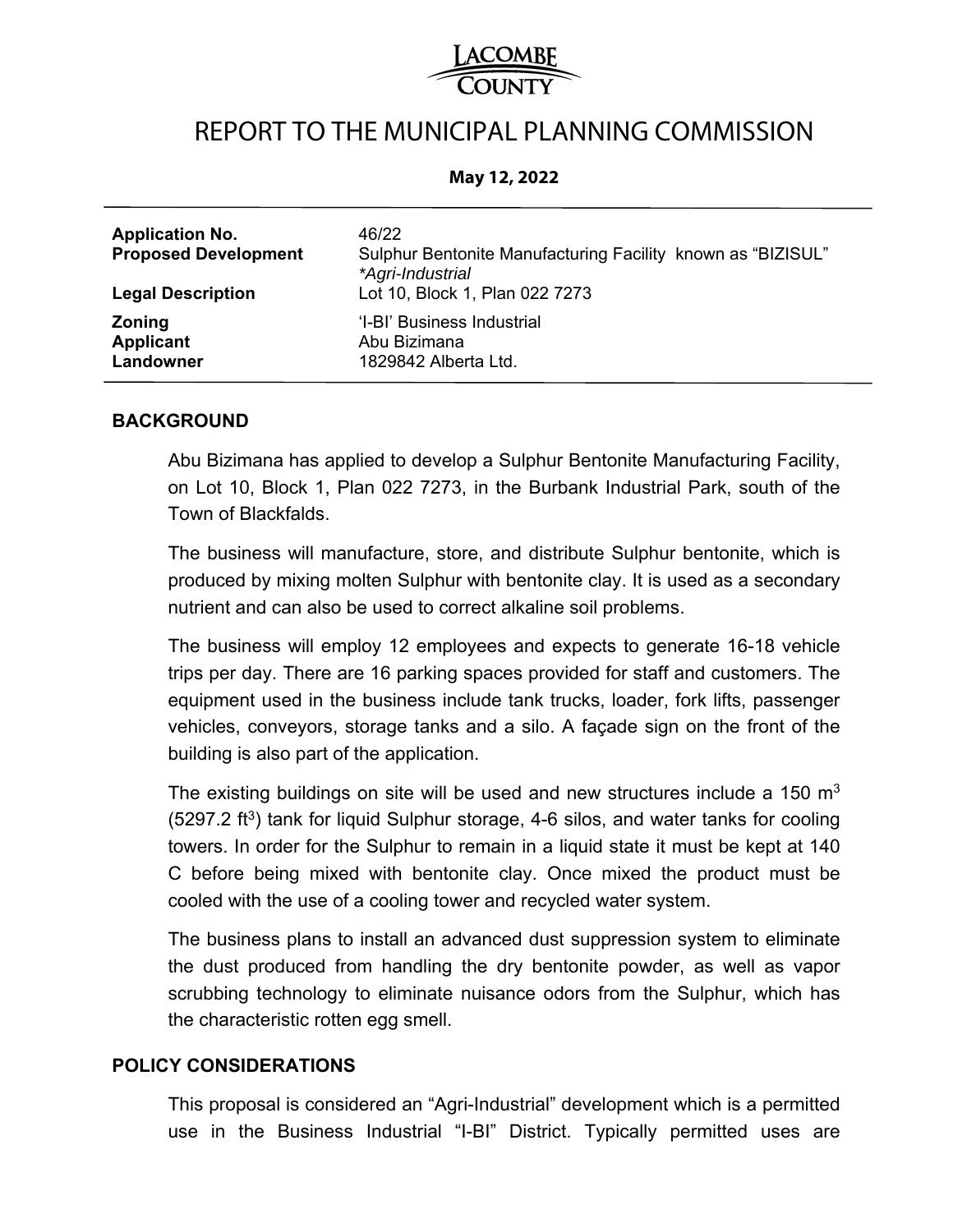approved by staff; however, certain application such as this can be sent to the Municipal Planning Commission for their consideration.

An "Agri-Industrial" use is defined as a use that provides industrial agriculturally oriented services, manufacturing, or processing in an industrial district. The use includes only those developments where no significant nuisance factor is created or apparent beyond the boundaries of the site.

# **CIRCULATION RESPONSE**

The application was pre-circulated to the Town of Blackfalds and Alberta Transportation. Both advised that they have no concerns with the proposal.

The County's Fire Chief indicated that a full plan review is required in order to address and issues with the manufacturing process in terms of compliance with the building and fire codes. A Fire Safety Plan will also be required.

The Operations Department had no objections to the proposal and confirmed that the access is adequate, and the proposed traffic generated by the business should not affect the surrounding infrastructure.

Staff did not refer the proposed development application to neighbouring property owners. As this application is a permitted use, neighbours will not be informed of the MPC's decision.

## **ANALYSIS**

The proposed business is located on land designated Business Industrial "I-BI" District in the County's Land Use Bylaw. The business is considered an "Agri-Industrial" development which is a permitted use in the Business Industrial "I-Bi" District.

The business does handle molten Sulphur which on its own is fairly benign; however it does have the potential to create an off-site nuisance due to the characteristic smell of rotten eggs from Sulphur, and dust associated with handling of dry bentonite clay. The business has proposed mitigation measures to address both of these issues, it is located within an existing industrial park, and the closest residence is 1.4 km (0.86 mi) away. The definition of an Agri-Industrial business does state that it may not create significant nuisance factors that are apparent beyond the boundaries of the site. If the proposed mitigation methods prove to be insufficient, the County may, at its discretion, require alternative methods of mitigation to be undertaken.

This type of business is one that the County would prefer to see locate in our industrial parks as opposed to in the Agricultural area. It gives them the opportunity to grow without becoming a nuisance to surrounding residents, and